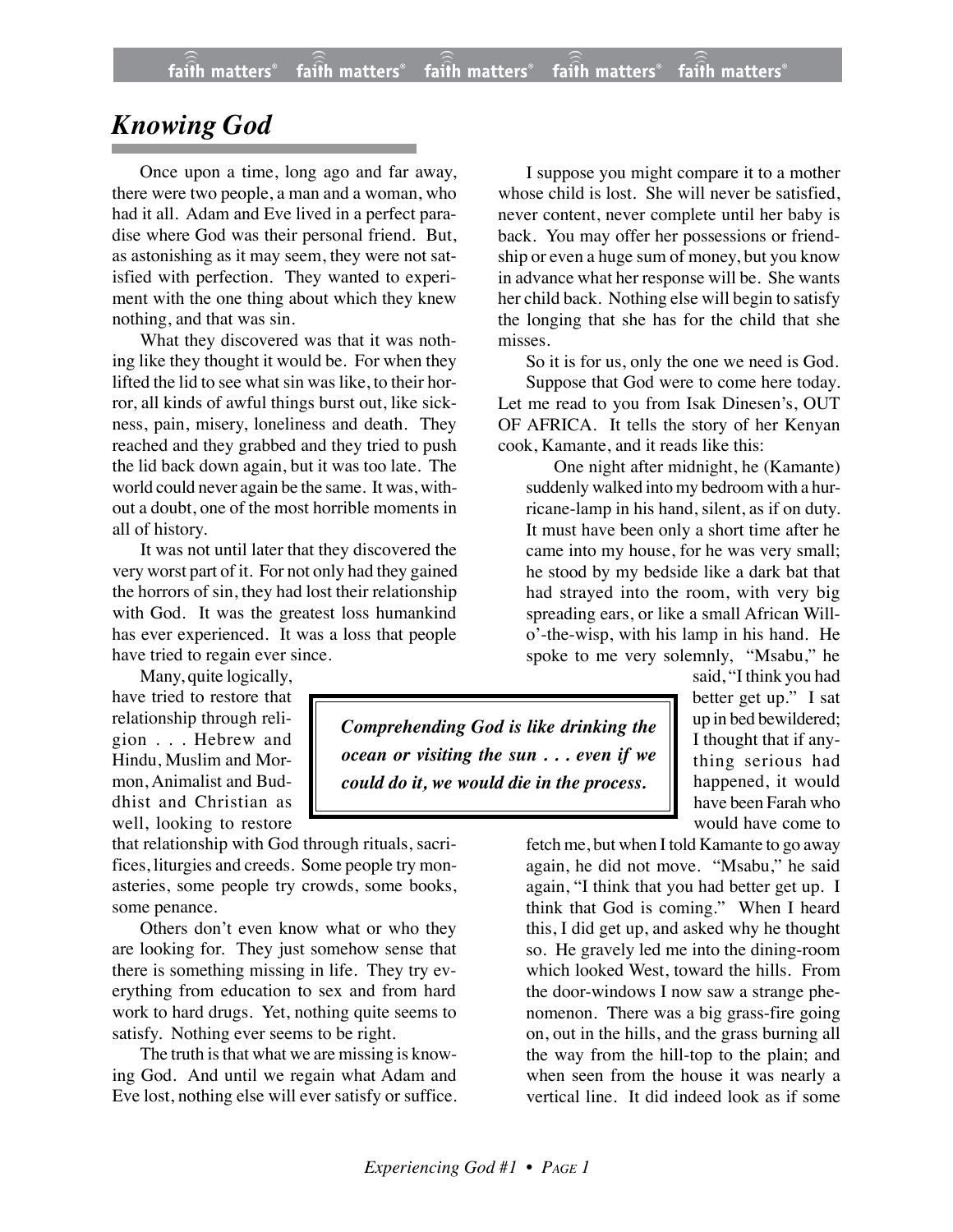gigantic figure was moving and coming toward us. I stood for some time and looked at it, with Kamante watching by my side, then I began to explain the thing to him. I meant to quiet him for I thought that he had been terribly frightened. But the explanation did not seem to make much impression on him one way or the other; he clearly took his mission to have been fulfilled when he had called me. "Well, yes," he said, "it maybe so. But I thought that you had better get up in case it was God coming."

What if God were to show up today? What would he look like? What would he say? Would he be a column of fire, white hot and brilliant? Would he look like a man, but unlike any other man we've ever seen? Perhaps he would appear like a fog or mist to fill the room like the vapor over a marsh on a summer morning. Would his voice boom or whisper? Would our hearts soar with excitement or stop with fear?

Let me tell you a few things of which I am sure. The experience would be unlike any experience that anyone alive has ever had before. Our minds would not wander in the least. Our attention would be 100 percent. Every other issue of life, no matter how pressing it had seemed, would at that moment be comparatively unimportant. This day, this date, this experience would become the most lasting and memorable experience of all of our entire lives. If we saw and heard and knew God here today, we could never again be the same.

But is such a thing possible? Could we mortals ever really see God face-to-face? Let me give you four answers, all of which are about experiencing and knowing God.

The first is that God is very different. In fact, he is so different that he is not like anything we know.

How could you describe a Beluga whale to an African army ant that has never seen the sea or a fish? Or how do you explain snow to a tribesman of some tropical village who has never even been cold?

We are creatures. God is the Creator. We are mortal. God is immortal. We are finite. God is infinite.

As the prophet asked in Isaiah 40:18, "To whom then, will you compare God? What image will you compare him to?" This is precisely why idolatry is so sinful and stupid. Every time anyone tries to make a statue or a painting or a totem look like God, it is always completely wrong. This is why we tell little children that their drawings of God won't work. Every drawing, every idea, is made far more of our imagination than anything related to the true God.

God is just too different, too unlike us. Comprehending God is like drinking the ocean or visiting the sun . . . even if we could do it, we would die in the process. Yet, we keep trying because we understand that knowing God is very important.

In fact, nothing is more important. We are designed to know God much as an airplane is designed to fly. Without God we are incomplete. Something is always missing. Knowing God brings the only absolute and ultimate satisfaction there is.

Jesus himself prayed in John 17:3 that the only way we can ever have eternal life is to "know the only true God."

I give to you two illustrations of the importance of knowing God. The first is for the philosophical types and the second is for the practical types.

Existentialism has been a powerful  $19<sup>th</sup>$  and 20th century philosophy with such famous writers as Soren Kirkegaard, Albert Camus and John Paul Sartre. It teaches that every one of us is alone and every one of us is responsible and that life is understood in terms of experiences – and that eventually everything comes to death. And death must be faced *alone* (no one can share death).

When we do all face death, nothing is more important than knowing God. Whatever seems more important now will be totally unimportant then.

During the first year Charleen and I were married, my parents bought and sent to us a cuckoo clock from Berchtesgaden, Germany. I hung it on the living room wall and attached the weights . . . and they dropped straight to the floor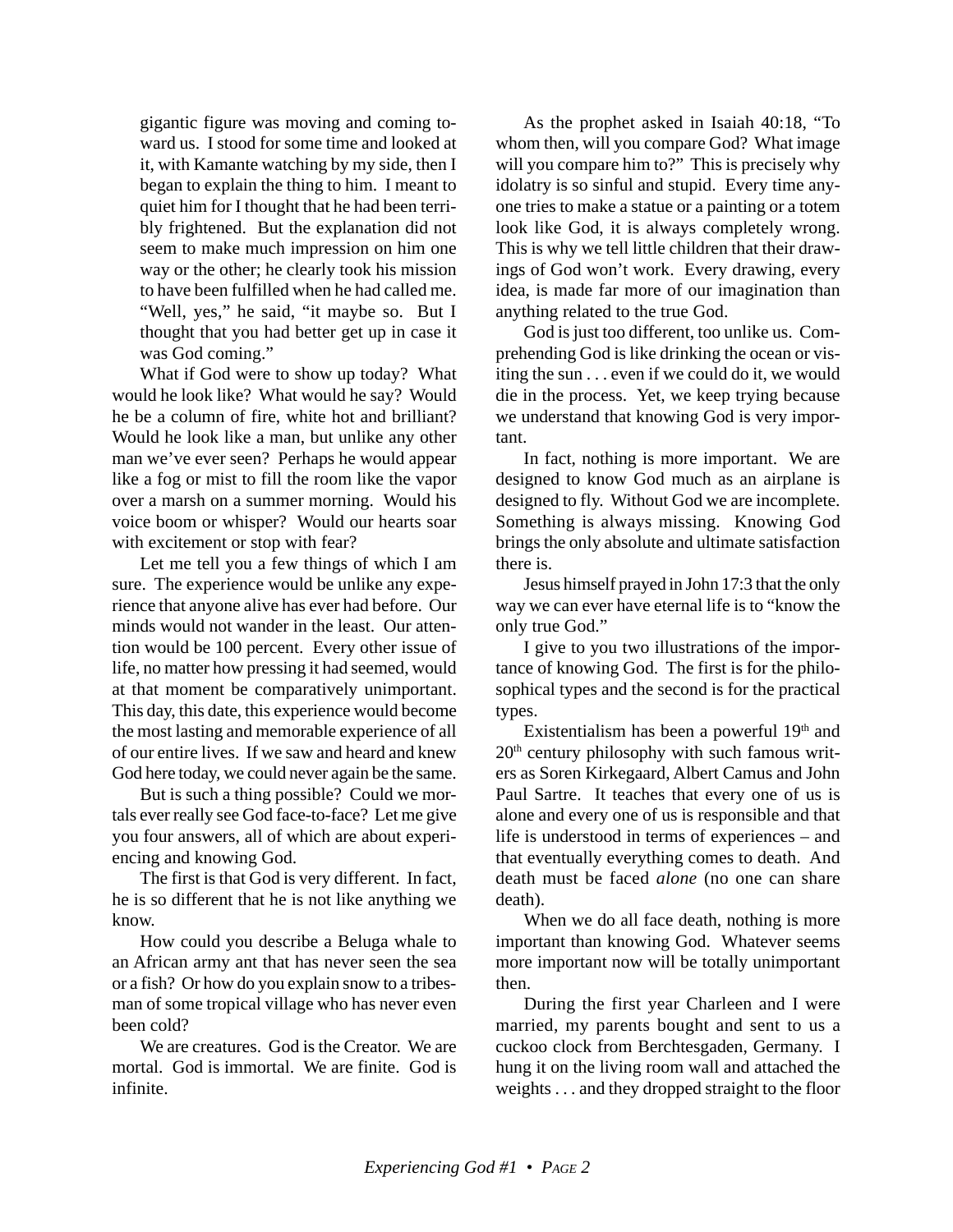as the clock ticked like a machine gun, the hands spun like a fan and the bird set a world record for the number of "cuckoos" in ten seconds. I tried to fix it but couldn't. A local clockmaker couldn't fix it either. The only solution was to return it to the German who made it in the first place because he was the only one who knew how.

We are like that clock - too broken inside either to work right on the outside or get fixed by anybody around us. We need to go back to the God who made us. We need to know God or we will never get fixed or work right.

Knowing God is very important. But there is only one way that we will ever know him. He must tell us. He has to come to meet us. The good news is that he has! God has revealed himself to us. And he has done it in three different ways.

The first way God has revealed himself to us is through creation. We can know God through the things he has made much as we can know an

artist through his paintings . . . not well, not intimately, but we can still know him.

So God has revealed himself through a second means and that is through the Bible. God has told us so much more about

himself through the Bible. We can see how he relates, hear what he says, learn much about who he is. It's like reading a biography or a whole truck-full of personal letters. Not the same as face-to-face, but still very good!

But God has revealed himself in a third way, and that is the best of all. God became human. We could not reach him, and so he came to us. He lived on our earth and spoke our language. He died our death to pay for our sin so that we could know God personally and live with him eternally.

Some people may say, "That is not the way I want it. I want to see God. I want him to show up so that I can look at him face-to-face. I want him to speak out loud to me here and now. I want to know him the way I want to know him."

Listen carefully: God says in Psalm 46:10,

"Be still and know that I am God."

God is God, not us! He calls the shots. He sets the terms. God shows himself as he chooses and when he chooses. The miracle of all miracles is that God has revealed himself at all . . . and that therefore we may know God.

Charleen and I never met. At least I never remember meeting her. Because she is slightly older than I am, she was already here when I was born. So, in a sense, I have always known her. I cannot remember a time in my life when I did not know her. But I never particularly noticed her until I was about 14 years old. She didn't pay much attention to me until I reached her height. Then we started dating the month I turned 15. I asked her to marry me years later on December 18, l964. We were married the following June 18th. And for over 35 years I have come to know her better and better.

There is a mystery to the intimacy of the way two people know each other in a marriage. It is

*When we do all face death, nothing is more important than knowing God. Whatever seems more important now will be totally unimportant then.*

forged in the best of times and in the worst of times. I have come to know her as a friend, as a high school sweetheart, as a college classmate. I have come to know her as

a distant correspondent through many hundreds of letters. I have come to know her in the intimacy of marriage. Through the years we have laughed together until we thought we would burst. We have shared pain and cried in ways no one else can ever know. I know her in the delivery room as our children were born. I know her in two overseas wars as we held hands together when the bullets were flying outside and peoples lives were being taken. I know her well, but there is still so much more to know.

And so it is with God. Some of us never remember a day when God's name was not spoken around us. We grew up with him. But there had to come a time of personal commitment on a date as definite as the 18th of June. On that day we agreed to his terms, confessed our sins and accepted his Son as our Savior and Lord. On that